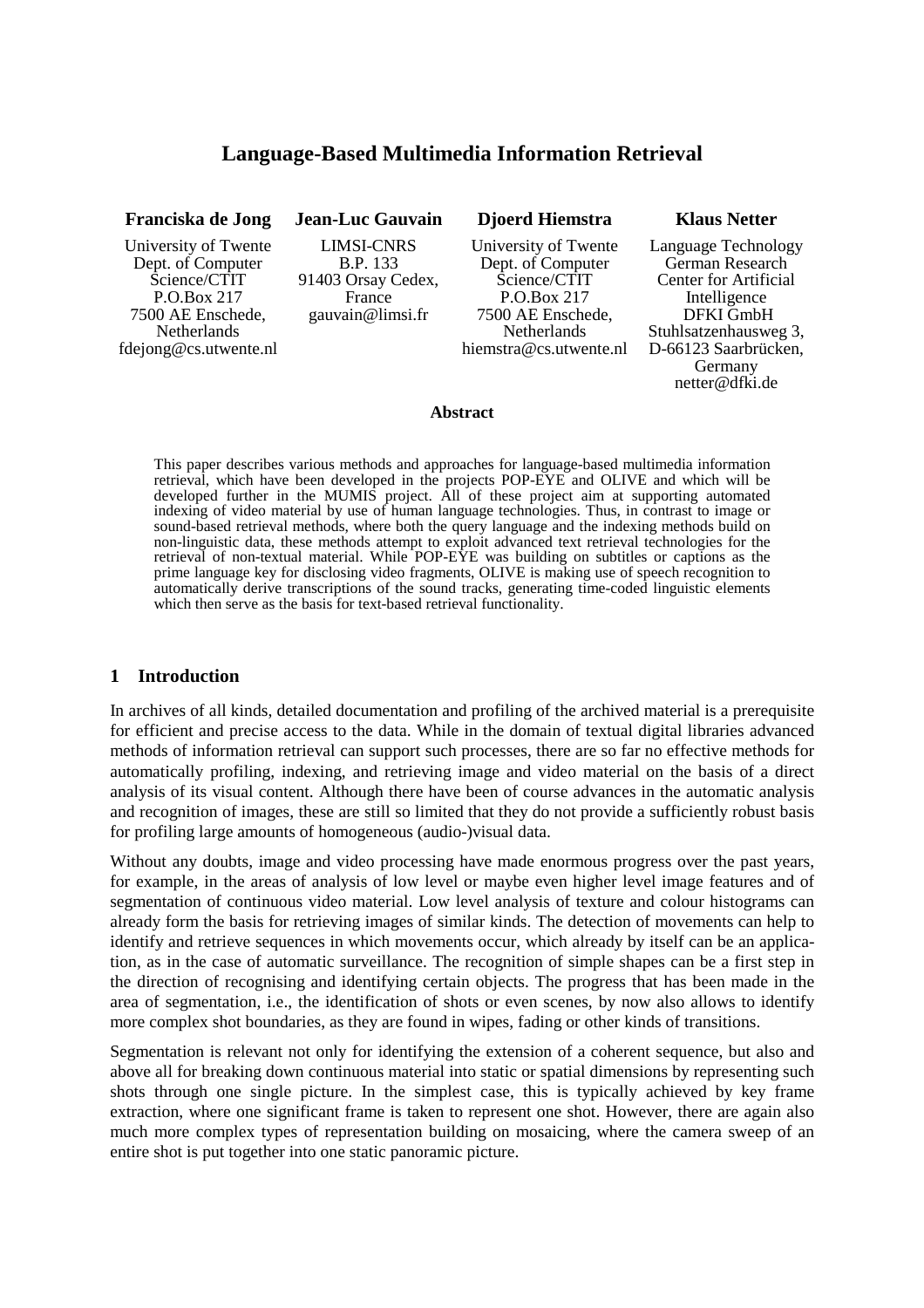Besides all this progress, there appear to be still two major unsolved problems in the broad scale indexing and retrieval of video material on the basis of the described technologies, viz., (a) image and video-processing is still far away from understanding the content of a picture in the sense of a knowledge-based understanding, and (b) there is no effective query language (in the wider sense) for searching image and video databases. In a certain sense, these two problems are really two sides of the same issue: leaving aside all the philosophical intricacies associated with this question, there is simply no escape from the fact that human language plays a central role in representing, expressing and also processing knowledge. One of the crucial consequences of this state of the art is, of course, that so far for image and video objects, indexing and retrieval is still practically impossible without the intervention of interpretation by a human who understands the audio-visual content and describes it in the format of a human language, which then can serve as the platform for language-based search and retrieval.

To tackle the problem of automatic disclosure and retrieval of audio-visual material, the two EUfunded projects POP-EYE<sup>1</sup> and OLIVE <sup>2</sup>are therefore trying to exploit the linguistic information associated with such data. They are both building on human language as the media interlingua, making the assumption that, as long as there is no possibility to carry out both a broad scale recognition of visual objects and an automatic mapping from such objects to linguistic representations, the detailed content of video material is best disclosed through the linguistic content associated with the images. In the case of POP-EYE, which was launched at a time when practically only written material could be reliably processed, the prime linguistic data were subtitles (close or open captions) associated with videos. OLIVE, more or less a follow-up project, extends the range or variety of linguistic data and focuses on speech technology processing of the sound track, but also takes into account other linguistic material associated with video documents. Both projects make the assumption that while we have no access to the visual content directly, one should at least make use of the linguistic content of video data, which may also provide a direct or indirect reflection of the visual content. Clearly this cannot provide a universal solution for the problem of automatic disclosure and retrieval, but at least it can contribute to the automatic capturing of as much of the information as is possible by the state of the art.

The main objective of these projects is thus to develop a radio and video archiving and retrieval tool that will facilitate efficient access to large libraries of audio-visual material. In order to allow a detailed retrieval, the indices that are built from the associated linguistic material are related to timecodes whenever this is possible, i.e., they point to particular frames or shots in the video rather than to the video as a whole. While subtitles themselves already provide a time-coded textual basis, which only has to be indexed appropriately, such a textual basis has to be created in the case of spoken input material through automatic speech recognition. Thus, in the OLIVE project a prototype is developed and tested which automatically partitions the audio channel and transcribes the speech portions producing a time-coded orthographic transcription. From the transcript an index of appropriate terms is derived with each phrase being linked to specific time points of the video programme. This process is complemented by employing various alignment techniques for drawing into account other textual material, which is not time-coded yet, but which can be brought into a relation with the time-coded material. For the retrieval part, tools are developed which support users in searching for material via natural language queries, including cross-lingual access based on offline machine translation of the archived documents or alternatively online query translation.

The consortia are comprised of users and technology providers and integrators. The primary users are broadcast organisations (ARTE, BRTN, SWR, and TROS), a national audio-video archive (INA) and

<sup>&</sup>lt;sup>1</sup>Pop-Eye is a EU-funded project within the Telematics Application Programme, sector Language Engineering (LE-4234). Duration: 1997-1998.

<sup>&</sup>lt;sup>2</sup> Olive is a EU-funded project within the Telematics Application Programme, sector Language Engineering (LE-8364). Duration: Spring 1998- Summer 2000.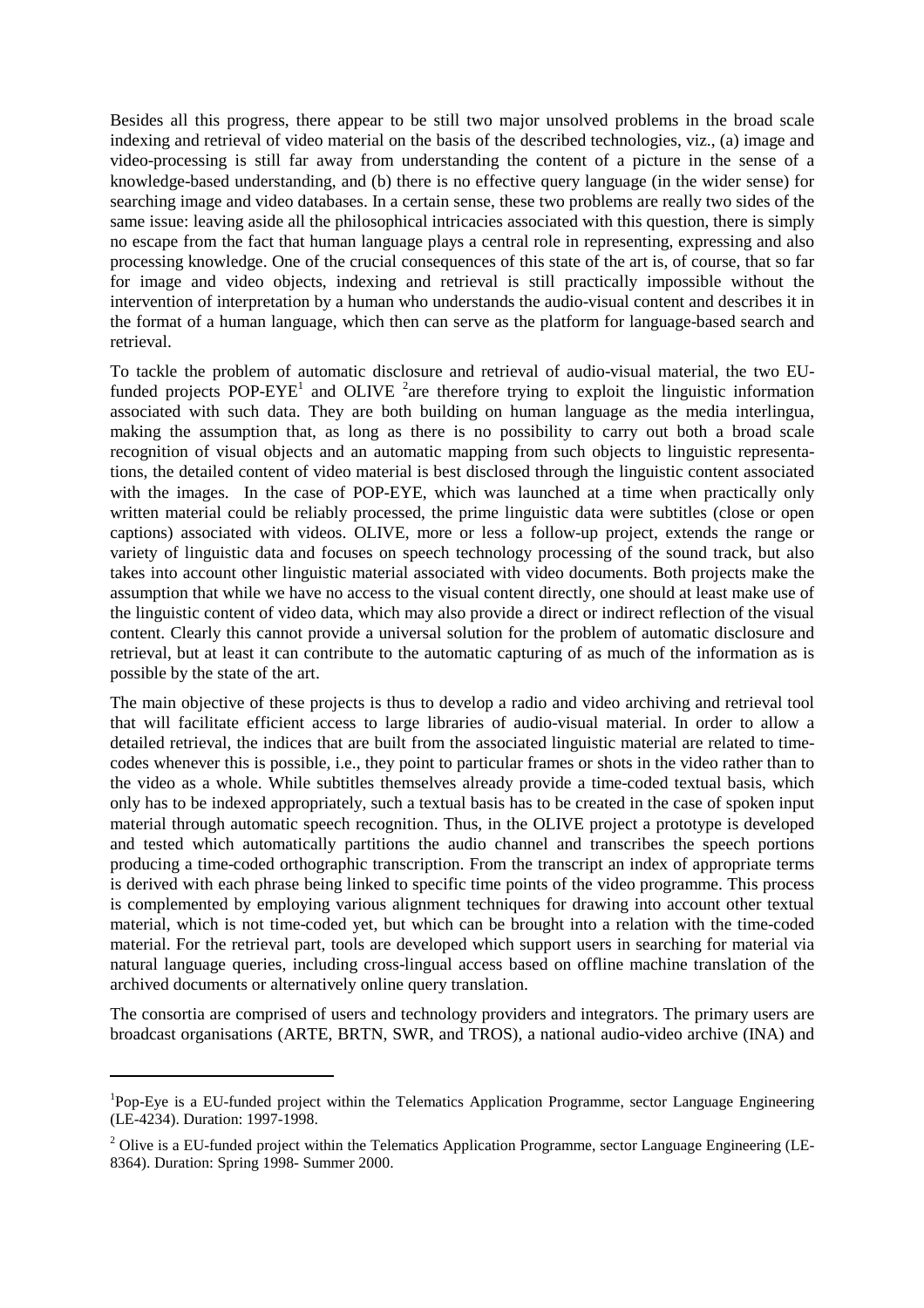a large service provider for broadcasting and TV productions (NOB). Technology providers include TNO, the University of Twente and DFKI for retrieval technology and natural language processing, LIMSI-CNRS for speech recognition technology, the University of Tübingen for evaluation, and two industrial companies, VECSYS and VDA, for integration and exploitation.

This paper presents an overview of the project goals, both from the perspective of the users and the technology developers. Section 2 addresses the user needs, and Section 3 describes the core human language technologies used for speech recognition, indexation and retrieval. Finally in Section 4 some more detailed project information is given, including an overview of the major achievements thus far in the projects and a short description of the demonstrators that have been built.

# **2 User Needs**

The prime target users of the projects are professionals with an interest in an efficient, detailed and direct access to their video archives. For the user institutions, disclosure of video material plays an important role, be it for the purpose of re-broadcasting or re-selling existing productions, for re-using part of the material in new productions or for supporting research in video databases. With rising production costs, re-broadcasting is an important means of writing off the costs over time. Re-selling material, in particular across country and language boundaries, is likewise an additional source of income, which makes multilingual access to archives a desirable feature. Re-using and integrating existing material can reduce the cost for a new production by a factor of 10 or more. Enabling detailed research is one of the main functions of public audio-video archives, such as INA, but can also play a role for producers and editors in TV stations.

Most of these needs make it very important that the users of the archives have direct access to the content of the video material without having to view the entire document. This implies that indexes to videos have to refer not just to the video production as a whole, but also to fragments of the material via their time code.

When video archives are disclosed, this is typically carried out by archivists and documentalists, who view the video and in parallel note its content through keywords or descriptive expressions. <sup>3</sup> While this method is maximally precise and detailed for the purpose of capturing the visual content of a video, it is also extremely time and cost consuming. For the detailed disclosure of a video, a ratio of 1:15 can be assumed, i.e., for one hour video up to fifteen hours of description time can be necessary. It is quite clear that such method can only be applied to selected productions, and that the vast majority of material cannot be disclosed on this basis at all.

The projects aim to support such human archiving processes by developing a system which automatically produces full text indexes from a transcription of the sound track of a programme. This indexing method is meant to complement traditional methods by offering another, and in some cases an exclusive information channel into the video material.

In addition to the detailed content disclosure, the systems also provide access to the digitised video material through network technology, specifically web browsing. This answers the growing demand to preview material remotely, before actually obtaining the material from the archives. Rather than having to collect the material for browsing, a user is able to query a digital video library from his desktop, browse through the returned descriptions and then download and pre-view the relevant sequences. The overall philosophy behind these search environments for video material is that the user can narrow down his search by first inspecting information in the form of index terms, text passages, transcriptions or subtitles, story-boards or sequences of key-frames, in order to finally focus in on the actual condense data objects such as video sequences.

<sup>&</sup>lt;sup>3</sup> Institutions, which carry out detailed disclosure processes, are for example German ARD TV stations or the Belgian VRT.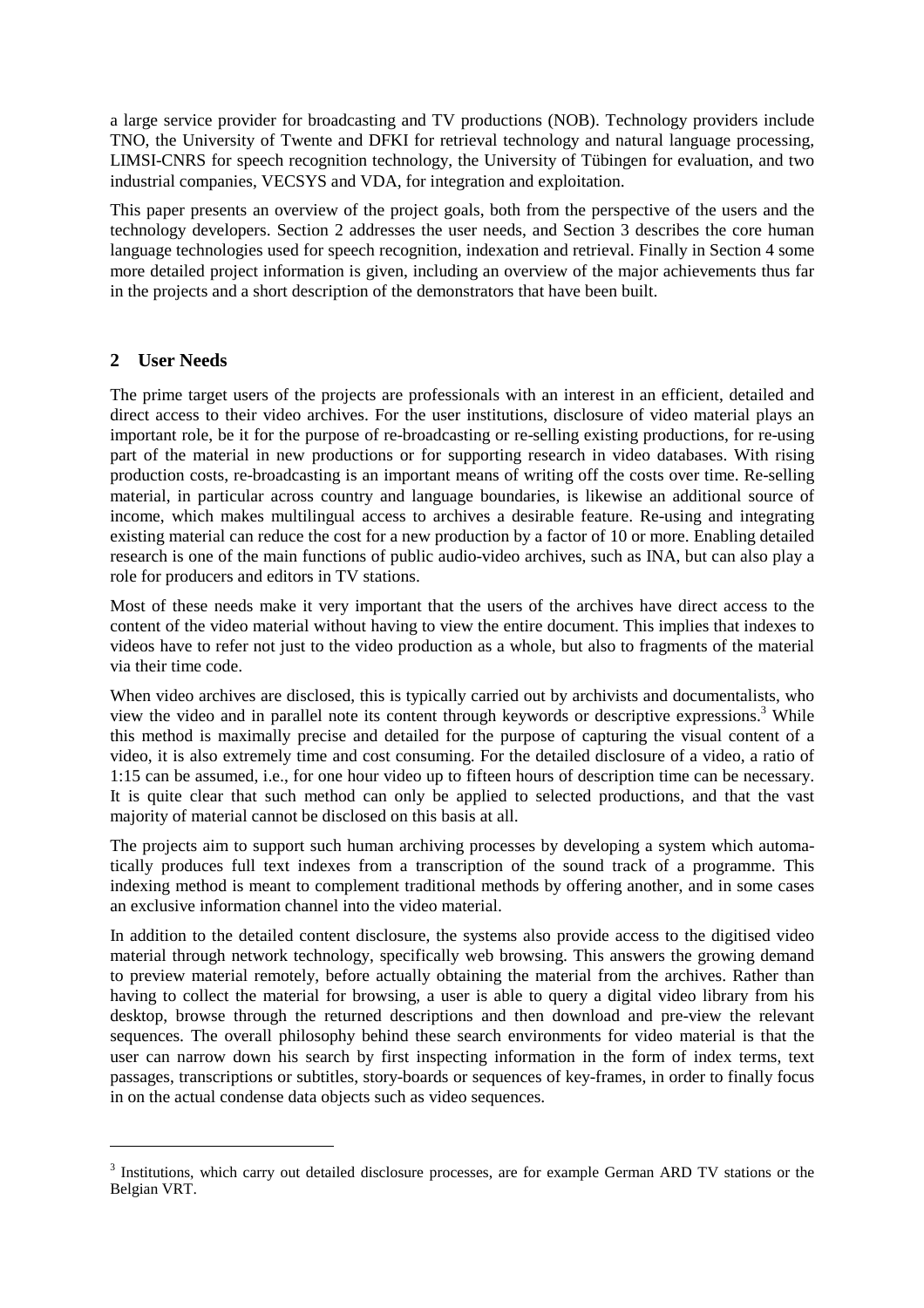# **3 Core Technologies**

To answer the problems and demands described above, OLIVE attempts to provide online access to video material on the basis of linguistic material associated with the visual data. The linguistic data connected with a video basically can be divided into those which are inherently linked to the temporal dimension of the video and those which are not. Among the former are subtitles, which carry some invisible time code and of course the spoken word itself which is time-coded through the alignment of the sound track with the video signal.

One of the main technical tasks to be faced is therefore to segment and process the linguistic data such that each linguistic expression which qualifies as an index term can be directly associated with the time code referring to a corresponding video sequence. This is trivially achieved if the linguistic expression is already in a time-coded textual format, as in the case of subtitles. For all other data, the time-code and the textual representation has to be derived. Speech recognition (developed in OLIVE for French and German), which is being used to automatically generate time-coded transcriptions of the sound track, is therefore one of the core technologies to provide the necessary information.

For non-time-coded texts, such as scripts, manual transcriptions produced for translation or subtitling, a time-coding is being derived by automatic alignment with the time-coded data. Since non-time coded data typically consists of manually produced and controlled textual material, the quality of the index terms from such data could even be more reliable than the one derived from speech transcriptions.

The retrieval functionality is building on some of the core functions of a search engine whose very first foundations were developed in the Twenty-One project (http://twentyone.tpd.tno.nl/). This search engine is described in more detail below. To support cross-lingual search and retrieval, different approaches are pursued, such as employing translation technology for offline document translation where the translated documents serve as the basis for indexing, and for online translation of query terms where the translated query is then matched against an index build from the text in the original language.

# **3.1 Speech Recognition**

To address the various user needs, OLIVE supports different transcription modes: segmentation, guided and fully automatic transcription. For the segmentation task, a perfect transcription of the spoken data is assumed, and this transcript is time-aligned with the acoustic signal. However, existing transcripts are unlikely to be exact transcripts of what was said and/or may only be partial transcripts, which can be used to guide the search during recognition, what can be qualified as informed speech recognition. The time-codes produced by the speech recogniser can be used to align the hypothesized transcription with the text of the original document.

Fully automatic transcription is provided by the state-of-the-art speech recogniser developed at LIMSI [hub4y97, cacm00]. This recogniser makes use of continuous mixture density HMMs for acoustic modelling, combined with a 65k word four-gram language model. Decoding is carried out in multiple passes, incorporating cluster-based test-set acoustic adaptation. Confidence scores are associated with each hypothesized word to allow further processing steps to take into account the reliability of the candidates.

Prior to word recognition, the acoustic signal is partitioned into homogenous segments, and appropriate labels are associated with the segments [icslp98]. This partitioning algorithm first detects (and rejects) non-speech segments using Gaussian mixture models (GMMs). An iterative maximum likelihood segmentation/clustering procedure is then applied to the speech segments using GMMs and an agglomerative clustering algorithm. The result of the partitioning process is a set of speech segments with cluster, gender and telephone/wideband labels.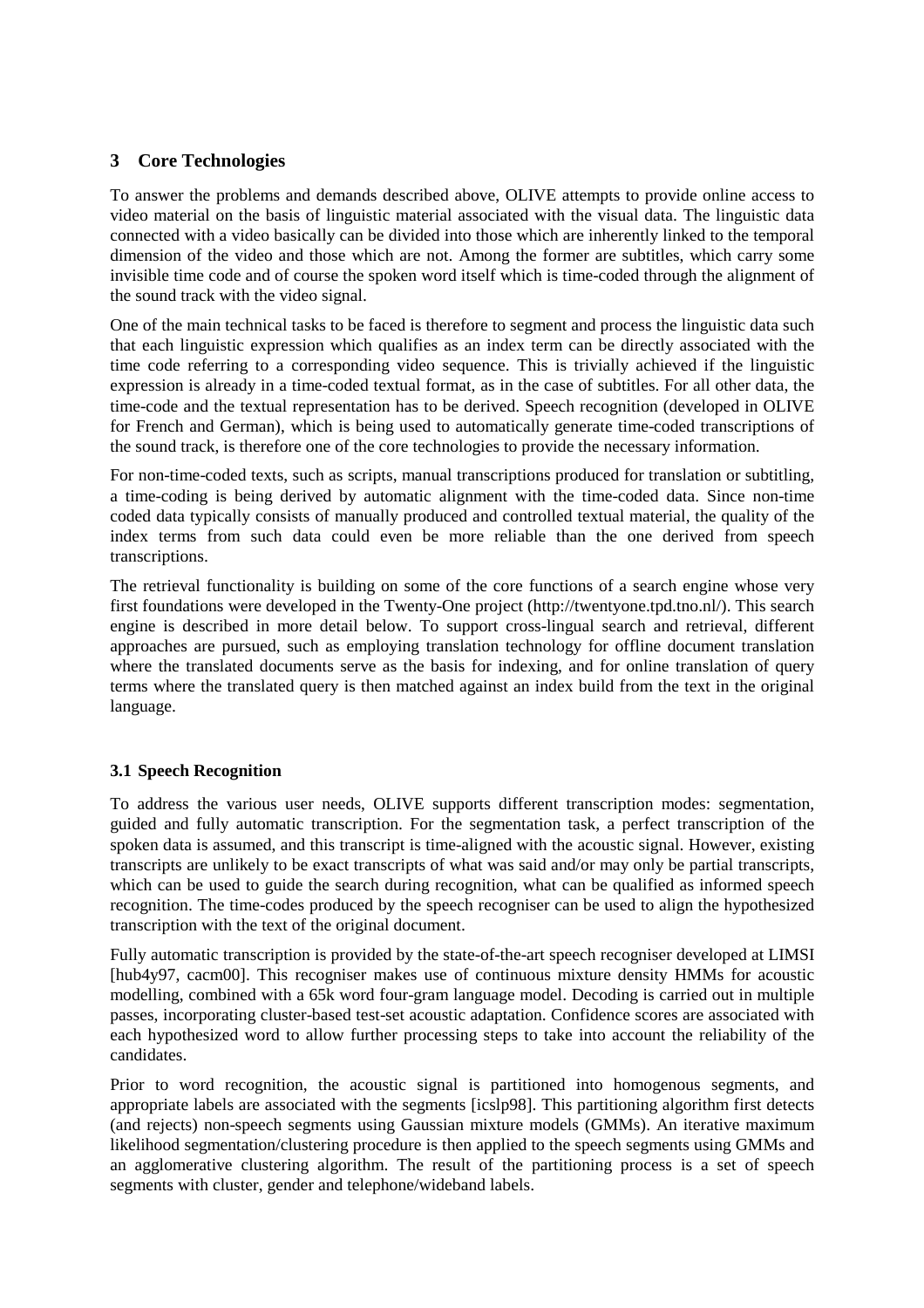The speech recogniser [hub4y97] uses context-dependent triphone-based phone models, where each phone model is a tied state left-to-right CD-HMMs with Gaussian mixtures and the tied states are obtained by means of a phonemic decision tree. Word recognition is performed in three steps: initial hypothesis generation, word graph generation, and final hypothesis generation. The initial hypotheses are used for cluster-based acoustic model adaptation, which aims to reduce the mismatch between the models and the data, a critical step for generating accurate word graphs.

Taking advantage of the corpora available through the LDC, the speech recogniser [hub4y97,icslp98] was first developed and tested on American English. The acoustic models are trained on 150 hours of transcribed audio data, with the language models trained on 200M words broadcast news transcriptions and 400M words of newspaper and newswire texts. Using about 20 hours of broadcast data collected in OLIVE for each language, LIMSI has ported its American English system to French and German.

Experiments with 600 hours of unrestricted broadcast news data indicate that word error rates around 20% are obtained for American English (measured on a representative 10 hour subset). Experiments on about 3 hours of French and German broadcast news data indicate that the word error rates are slightly higher (about 25%), which can be expected as these languages are more highly inflected than English, and less training data are available. However, it has to be kept in mind, that for the purpose of indexing and retrieval perfect word recognition is not necessary, since not every word will have to make it into the index, and not every expression in the index is likely to be queried. Research into the differences between text retrieval and spoken document retrieval indicates that given the current level of performance of information retrieval techniques, recognition errors do not add new problems for the retrieval task [mayb97,cacm00].

### **3.2 Alignment of non-time-coded text**

Besides time-coded texts coming from subtitles or speech recognition, for many programs there is also a rich source of non-time-coded texts available. These texts can be the direct or indirect result of the production itself, such as scripts, autocue files or manual transcriptions produced for translation, but the texts can also come from other sources, as for instance press releases or reviews.

Since non-time-coded data typically consists of manually produced and controlled textual material, the quality of the index terms from such data could even be more reliable than the one derived from automatic speech recognition. The OLIVE alignment module derives a time-coding for these texts by automatically aligning them with the time-coded output of speech recognition. The results of alignment can be used to replace the imperfect output of automatic speech recognition or otherwise to complement the output of speech recognition. Users may want choose the former option if the nontime-coded text is a manual transcription of the program and the latter option for related texts.

For the development of the alignment module, several statistics- and heuristics-based approaches were tested using, for example, character frequencies, word frequencies and stop lists [sluis00]. Preliminary tests with alignment could not be performed on the actual output of speech recognition, because this data would only be available near the end of the OLIVE project. In lack of this data, alignment was tested using time-coded closed caption subtitle files of news broadcasts provided by one of the users.

In a first evaluation, autocue files referring to the same programs as the subtitle files were aligned to the time-coded subtitle files. The autocue files in these tests serve as near perfect manual transcriptions of the program that could be used to replace the results of speech recognition. The evaluation showed that an average performance of 98 % precision and 51 % recall on manually aligned test data. The use of additional heuristics that take into account the successful alignments for surrounding sentences could improve the recall up to 81 % reducing the precision only to 95 %.

In a second test the time-codes were removed from closed caption files belonging to news programs that were broadcast on the same day as the programs of the time-coded subtitle files. The resulting non-time-coded subtitle files serve as related material. They belong to programs that cover a lot of the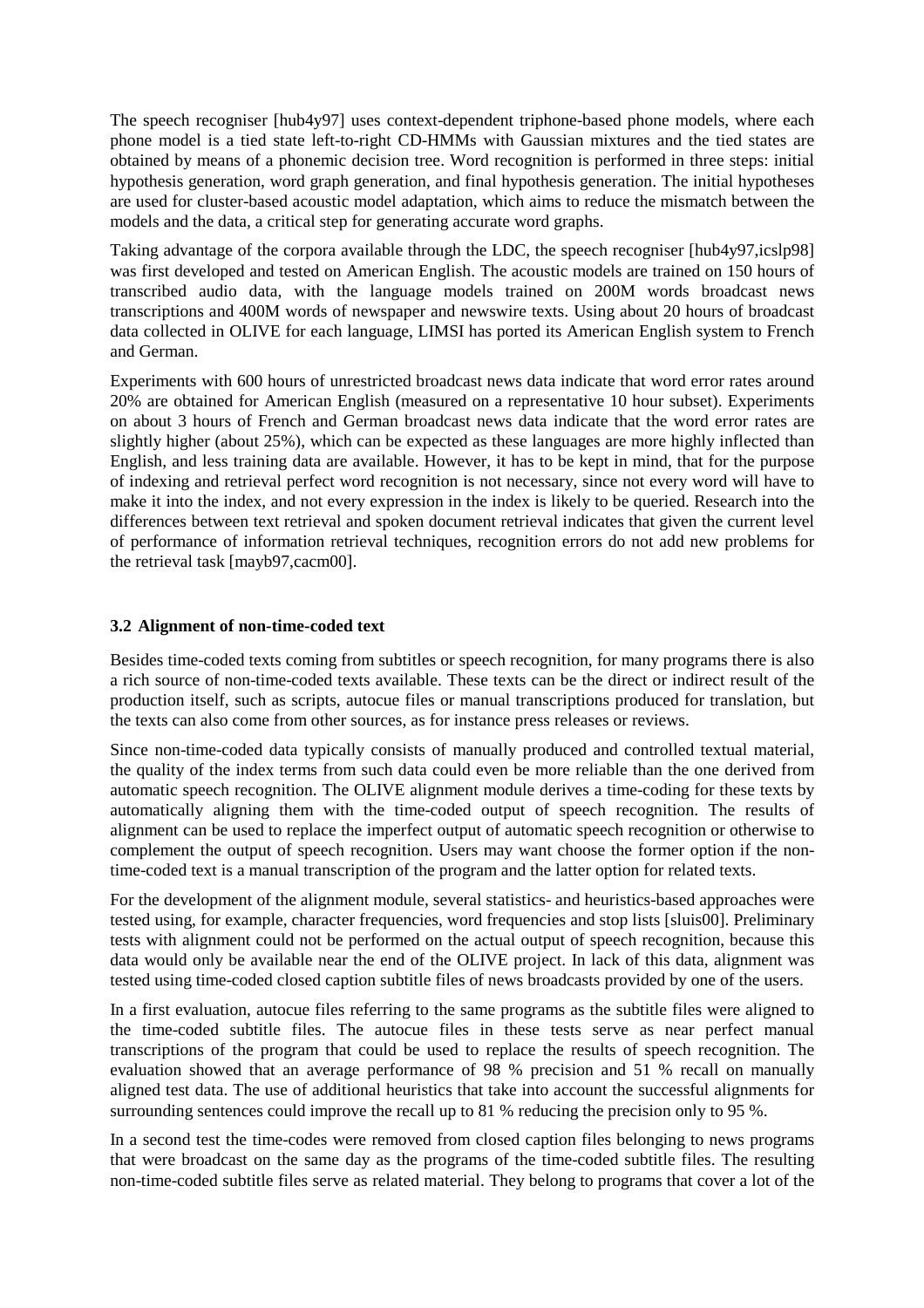same news events, but possibly in a different order and possibly with one or two items that should not be aligned at all. On these data the basic alignment algorithm achieved a precision of 75 % and a recall of 70 % on average. The use of additional heuristics that take into account surrounding alignments improved the performance results considerably to a precision of 76 % and a recall of 92 % on average.

Although the pilot evaluations were not done with the actual output of speech recognition, it is nevertheless quite likely that they are a reliable indication of the alignment performance in the final OLIVE system.

# **3.3 Indexing and Retrieval**

The retrieval functionality employed builds on technology developed within the Twenty-One project which produced the first on-line search engine in Europe supporting cross-language retrieval (accessible since 1996). The system supports the automatic disclosure of information in a heterogeneous document environment, covering documents of different types and languages.

The Twenty-One retrieval technology was evaluated on two tasks of the international IR evaluation conference TREC-7. Both in the main task and in the cross-language task, the Twenty-One system performed at the level of today's world leading experimental IR systems. Cf. [trec99].

The objective of the Twenty-One system was to develop domain-independent technology to improve the dissemination level of digitised and non-digitised multimedia information. It has set a baseline for a series of EU-funded projects developing multimedia indexing tools. An application of the system in the domain of sustainable development can be inspected at: http://twentyone.tpd.tno.nl/twentyone. Cf. also [twlt98] and [isdn98].

The language elements in the documents to be disclosed are the basis for the automatic generation of a text based index that enables the kind of functionality commonly known as full text retrieval. This provides users access to information not just via a controlled set of search terms, but via any word in the document. It allows users not only to look for entire documents, but also for information within the documents.

The retrieval system thus consists of two crucial sets of software: (i) software to disclose multimedia information, including a series of natural language processing modules and (ii) software to retrieve multimedia information (with state-of-the-art browsing applications) from remote or local servers, or from a local CD-ROM. The retrieval module contains a search kernel supporting several query modes and query languages.

The disclosure subsystem builds on linguistic software which includes morphological analysis and part-of-speech tagging, parsing (noun phrase extraction) and translation. This goes beyond the analysis parts of standard full text retrieval systems, in as far as such systems often do not even comprise lemmatisation let alone phrasal structuring in their analysis part. The parser output consists of a version of the original document in which the noun phrases (NPs) or other phrasal units—which are considered to be potential index terms—have been marked. For the output of the speech recogniser, linguistic analysis and segmentation at a higher (phrasal, clausal or sentential) level is even more important, as here the text typically consists of an unsegmented stream of words. Parsing and structural analysis are practically indispensable for the retrieval on the basis of higher meaningful linguistic units and for the possibility to present to the user the results in such a format.

The automatically acquired text based index is the link between the disclosure and retrieval modules and supports the retrieval of the stored textual representations and (fragments of) the objects linked to the index terms. The system exploits language as a means to filter and narrow down in several steps the space of potentially relevant target objects. One of the obvious advantages of this stepwise process is that the downloading of condense data objects such as images, video streams or sound tracks can be postponed until there is confirmed evidence that there is a match with the actual information need.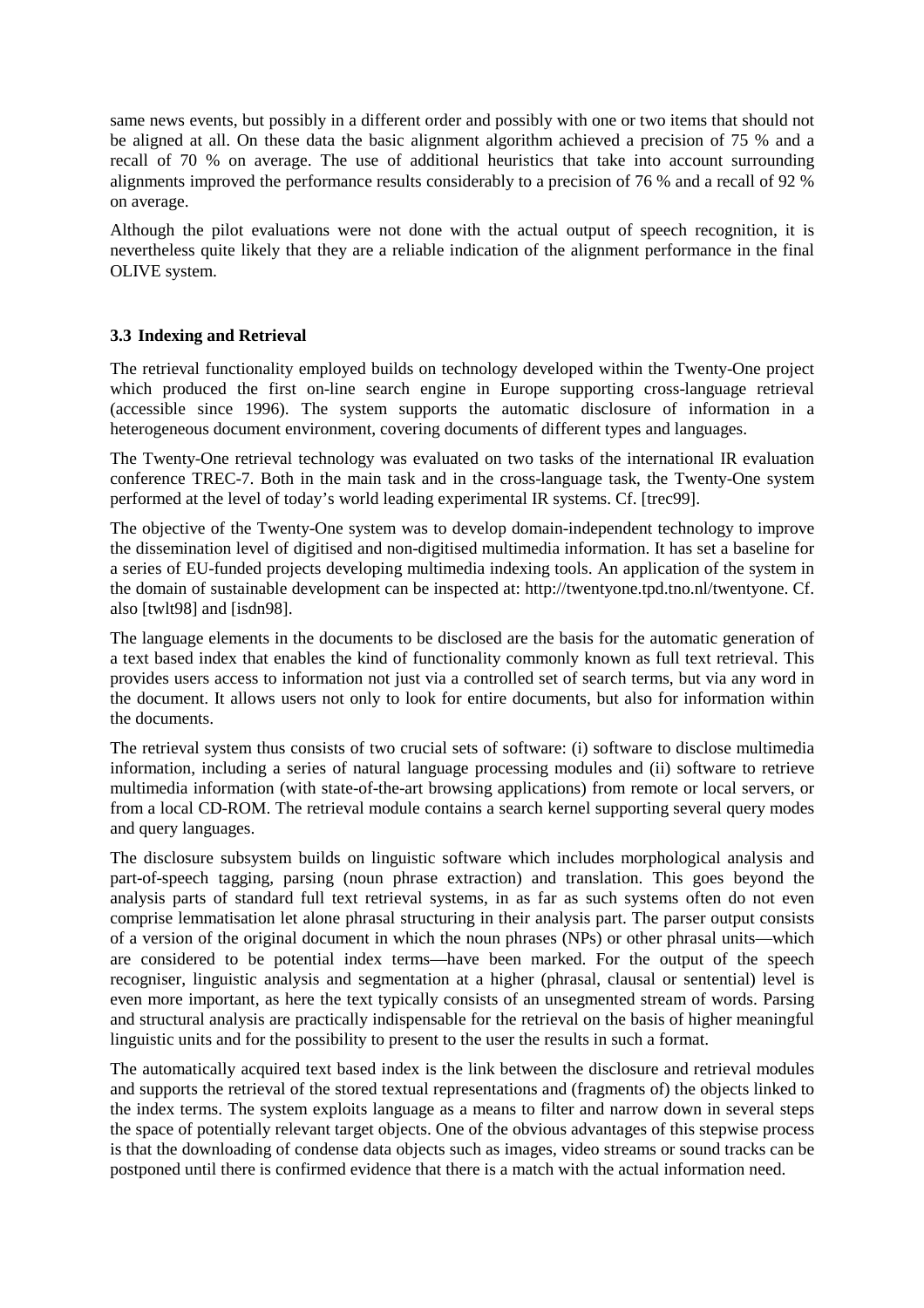Unlike in most ordinary retrieval systems, the index is also in many other respects not limited to an index based on single words or lemmata. In fact, it is a combination of several indexes, comprising a fuzzy phrase-based index, a weighted lemma-based index and a bibliographic index. Through the phrase based index, users are allowed to query the system by using not only simple keywords, but also complete phrases, such as: "effects of acid rain on forests in the Netherlands". The matching between query text and index can be done via a one-run fuzzy match that ranks documents on the basis of similarity and number of matching phrases. The incorporation of a weighted lemma-based index, that uses a successful new probabilistic term weighting algorithm developed at the University of Twente [trec99], allows a user to improve the initial retrieval results by feeding the most relevant pages back into the retrieval system to get similar documents returned. This mixed approach has been proven to yield a considerable improvement in retrieval performance. Recall profits from the morphological analysis (including compound splitting) and fuzzy matching. Step-wise retrieval with user interaction and relevance feedback improves precision.

On top of monolingual retrieval, OLIVE supports cross-language information retrieval (CLIR), following also the approach developed within Twenty-One. For example, videos with a German soundtrack are made accessible via queries in any of the languages French, English, Dutch and German. For this aspect of the retrieval functionality two options are developed: off-line document translation using commercial Machine Translation (MT) software (specifically the LOGOS MTserver), and on-line query translation. Which option is offered, depends mainly on the resources available (e.g. translation dictionaries) for each language pair.

In order to evaluate the viability of information retrieval from automatically generated transcriptions, the retrieval precision from both machine and human created transcripts on a small set of audio and video documents was measured. This data, used in the TREC-7 Spoken Document Retrieval track, contains approximately 100 hours of radio and television broadcast news. Using the LIMSI speech recogniser and the TNO information retrieval system, the results obtained on this data with the machine transcripts (average precision of 0.495) are pretty comparable to those obtained with the human transcripts (average precision of 0.524).

### **3.4 Cross-language Retrieval**

On top of monolingual retrieval, the projects described also support cross-language information retrieval (CLIR), where cross-language retrieval means that information originally available in one language is retrieved as a response to a query in another language. The basic options available for CLIR are illustrated in figure 1.

The first option we will refer to as offline document translation. To our knowledge this method was first incorporated in a publicly accessible search engine in the Twenty-One project.<sup>4</sup> In this approach, the documents in one language (L2) are automatically translated offline into another language (L1). On this translated document base L1, standard monolingual IR techniques can be applied, i.e., an index for L1 can be created which can then be accessed via a query in the language L1. This document base could of course also be a mixed document base, which contains to the translated documents also original documents of L1.

<sup>&</sup>lt;sup>4</sup> In all of the projects under discussion here, which made use of document translation, i.e., Twenty-One, Mulinex, Pop-Eye, OLIVE, and Mietta, the Translation Server of the LOGOS Corporation has been employed.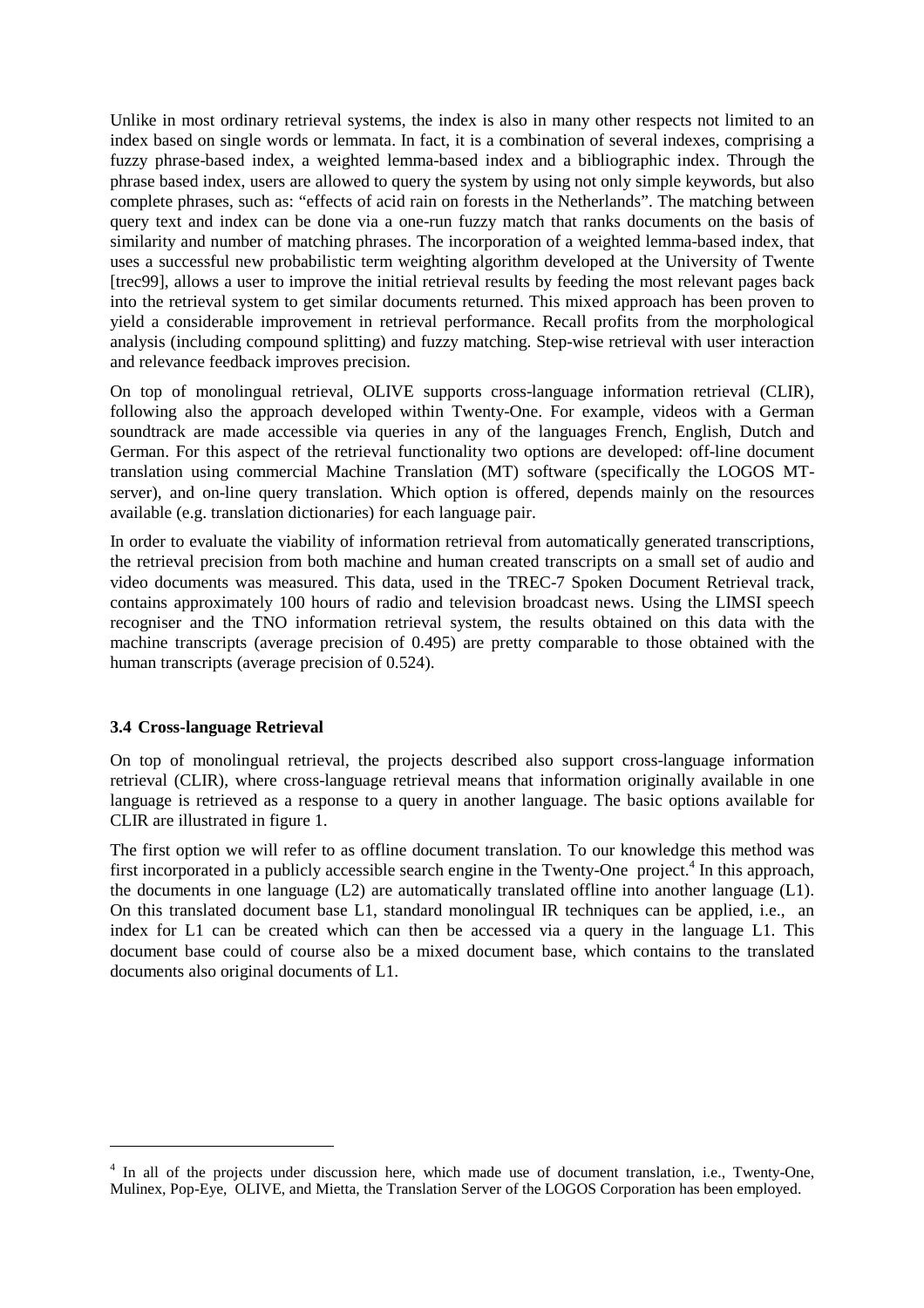

Figure 1 : options for Cross-Language Information Retrieval

The second approach is commonly referred to as online query translation. In this case the query in the language L1 of the user is translated into a query in the language L2. This query is then matched against an index created from the original documents in L2, and the original documents are retrieved. One of the first projects to incorporate this approach was the Mulinex project [Mulinex-Reference].

The third option for providing multilingual access builds on information extraction and the construction of language independent representations in the form of interlingual templates or other relational structures. From these language, either textual representations in the different languages are created through automatic multilingual text generation, or the representations have some other direct correspondences in the forms of menu items. Typically, such interlingual representations are queried by means of forms or other structures which can be mapped onto the templates. This approach has been realised for one of the first times in the Mietta project, which provides a combination of classbased querying with free text search (in addition to the cross-lingual search facilities based on offline document translation). [cf. Buitelaar/Netter/Xu 1998]

All of these options are realised in one way or the other in the projects under discussion; Pop-Eye was build exclusively on offline document translation, while OLIVE focuses more, but not exclusively on query translation. Another EU funded multimedia retrieval project, Mumis, which is about to be launched, will realise the third approach described. Mumis will realise a detailed disclosure of videos of soccer matches by exploiting again different sources of linguistic information, such as spoken comments transcribed by automatic speech recognition, news paper reports on matches, or other kinds of material. All of this material is submitted to some information extraction process, whose objective is to extract templates or frames from the text which describe certain actions in the game.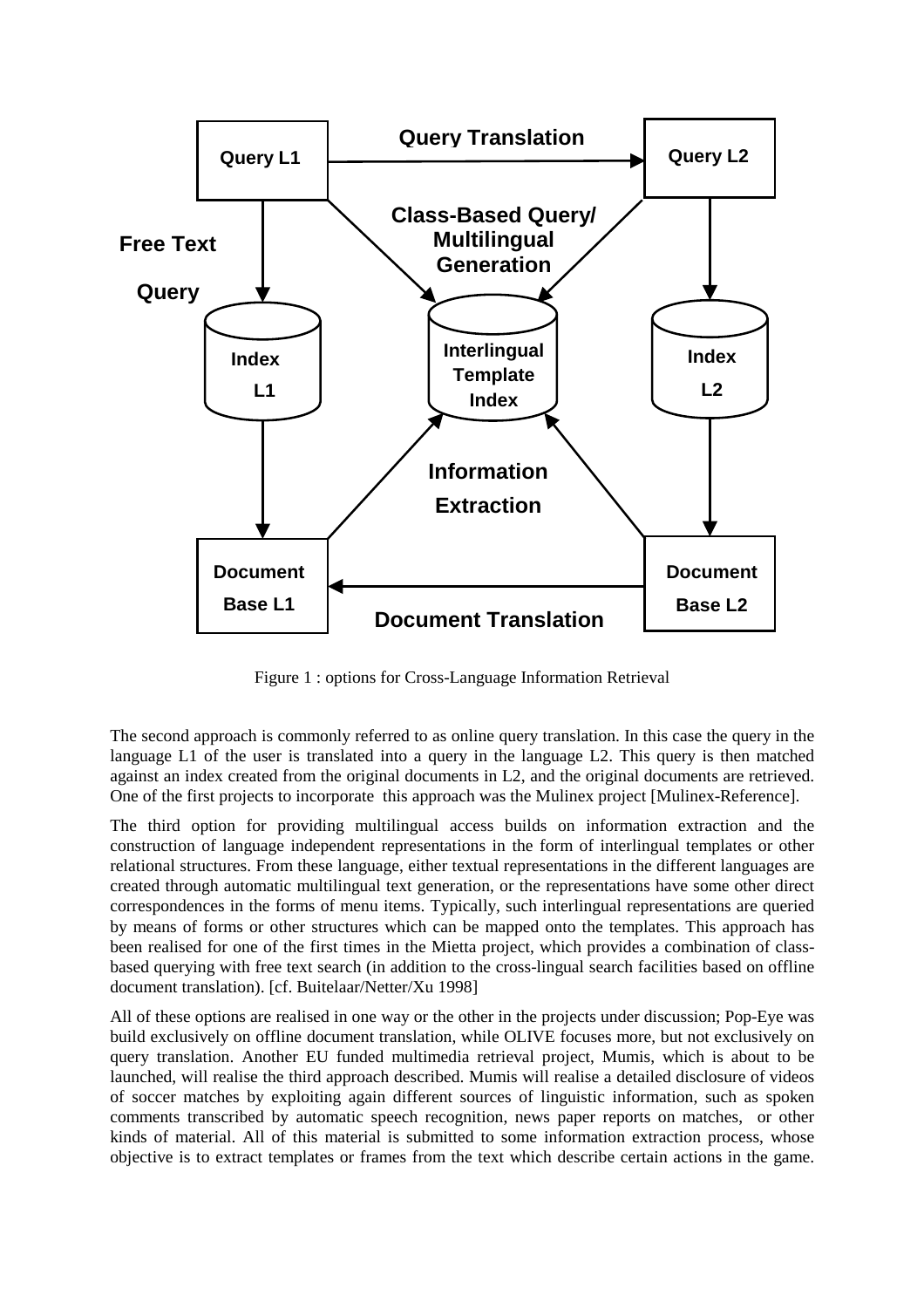The extracted information is then stored in a concept-like representation, which can be searched in different languages through direct mappings of concepts onto language specific terms.

Now the question is of course, which of these three options provides the best solution. Unfortunately neither there is neither a clear theoretically nor empirically fully satisfactory answer to this question. In an ideal world, where fully automatic MT works with high precision and for all language pairs, where there are no space and time limits, the document translation approach would most likely be the ideal solution. It requires the least knowledge of the foreign language from the user, as he can both formulate the query in his own language and retrieve the document in the language of his choice independent of the original language. In practice, the solution is not quite as ideal. Not all language pairs that are needed and required are covered by commercial MT systems. Even the high-quality systems still produce only translations which are suitable for understanding the wider content of the original. The approach requires that the documents be translated and the translations stored, if one wants to provide the translations (as an option) to the users. And, which may be most crucial from the retrieval point of view, the MT system determines the retrieval quality. If it mistranslates a term and if this mistranslation is indexed, the user has practically no possibility to get back to the original term and the original meaning.

Query translation approaches, which often serve mainly as translation aids to the user, do not have this disadvantage Typically the user is offered a range of possibly translations by the system, from which he can choose the best translation, or even add a translation if he is unsatisfied with all of the options. The biggest disadvantage of the approach is of course, that it requires at least some passive knowledge of the foreign language from the user.

The third approach, using information extraction and multilingual generation, is the best controlled way for providing multilingual information, however it probably also the most restricted one. It is suitable above all for those configurations and contexts, where the information of interest is best represented in a highly structured way, as in a relational database, where the respective structures are highly repetitive, and where not all of the information available is of interest, but only selected parts. Thus video contents, which are very diversified are probably the most unsuitable for this approach, while, for example, soccer games, where the basic types of actions in their essence are fairly limited and also quite repetitive, can be most likely described by fairly standardised representations, which are then also easily mapped onto different languages. Whether this expectation carries out will be one of the interesting outcomes of the Mumis project referred to above.

### **3.5 Inherent Limitations**

Obviously, the discourse and linguistic data associated with a video will not always be a direct reflection of the images and the visual content of the video. In particular, there will be a broad range of variation between more descriptive texts, like documentaries, where the commentary refers to and explains the visual content, and programmes of the drama type, where the dialogue and discourse complements the visual content. Thus, the approach described will have some clear limitations, and future experience and evaluation will have to show for what type of programmes the approach is most suitable.

# **4 Project Information**

OLIVE is funded by the European Commission under the Telematics Application Programme in the sector Language Engineering, which now turned into the Human Language Technology action line. The project (LE4-8364) started in April 1998 and will last until 2000. The results thus far comprise a detailed overview of user requirements, a detailed functional design for the demonstrator, an update of the data capture tools developed within Pop-Eye and a so-called lab model, which offers the proof of concept for speech-based video retrieval. This lab model contains a limited amount of digitised video material from an American English news show with a variety of speakers (anchor man, studio guests